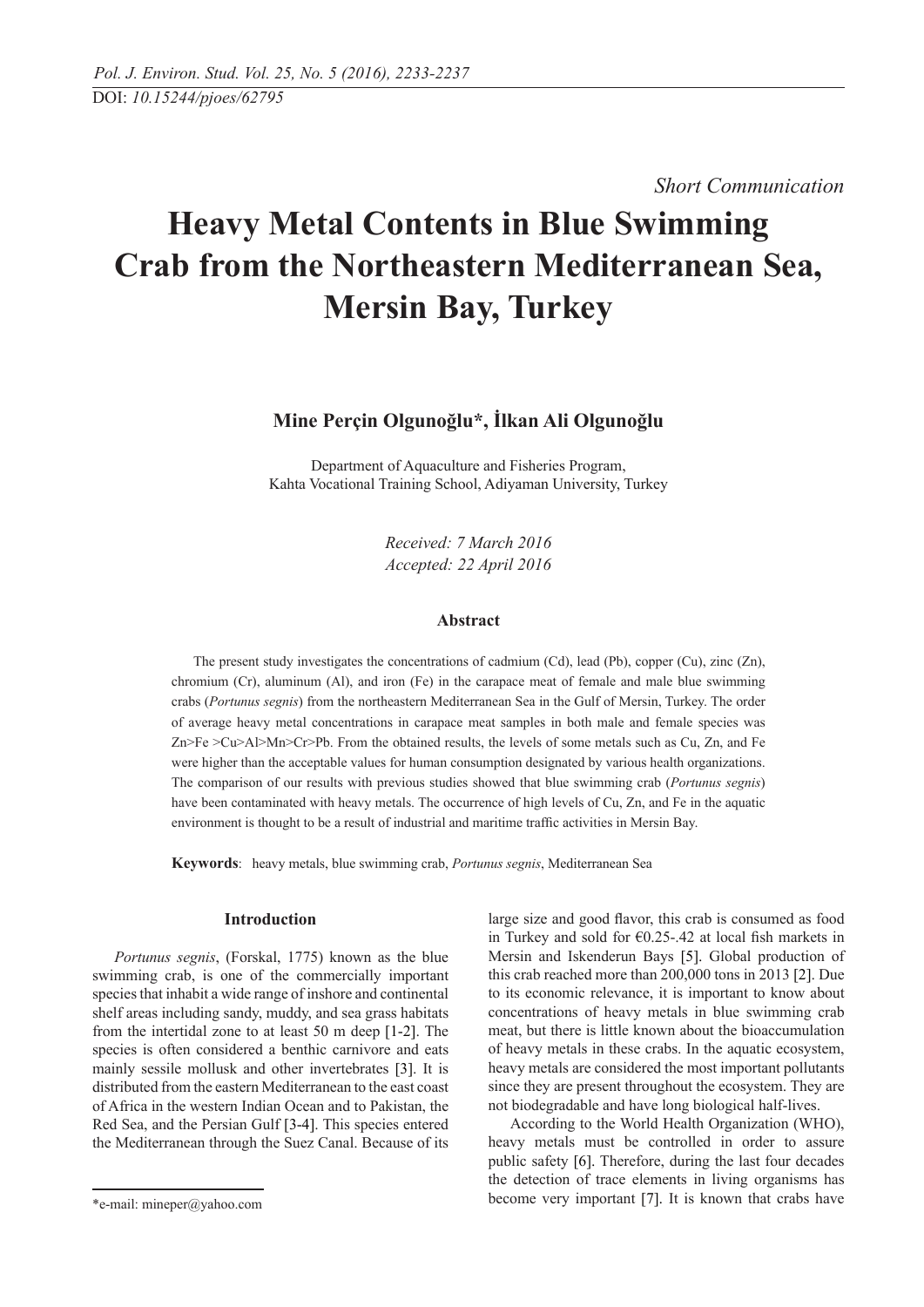the potential to accumulate high levels of metals from their environment. Therefore, crabs may provide useful means of monitoring such elemental concentration levels and their impact on the aquatic environment [6, 8]. Mersin Bay is densely populated with over one million people living around the bay area, and considerable agricultural and industrial activities are carried out there. Mersin Port is one of the largest ports in Turkey. Many petrochemical facilities are located in the bay as well. Domestic, industrial, and agricultural pollutants are carried into the bay through the rivers in the region. Mersin Bay is an area where with intensive fishing and it is important to determine the pollution in all species caught there.

A small number of studies have been carried out on the heavy metal accumulation of invertebrate species in Mersin Bay [9]. This work presents a comparative evaluation of accumulation of cadmium (Cd), lead (Pb), copper (Cu), zinc (Zn), chromium (Cr), aluminum (Al), and iron (Fe) in the carapace meat of female and male blue swimming crabs (*Portunus segnis*) from the northeastern Mediterranean Sea in the Gulf of Mersin, Turkey. In addition, this study aims to gain knowledge about both environmental quality and the health of the organisms collected from this area. Because heavy metal pollution in aquatic environments can be harmful to human health, it is necessary to understand and control the hazardous levels of pollution in seafood.

# **Material and Methods**

# Description of Study Area

Mersin Bay is located along the southern Mediterranean coast of Turkey (Fig. 1). Covering 3,300 km2 , the bay receives fresh water from the Seyhan River, and from Berdan, Delicay, Muftu, and Lamas creeks. Its deepest part is 200 m [10].

### Collection and Preparation of Samples

Male and female specimens of *P. segnis* were collected by dip net from Mersin Bay in February 2016. Immediately

after capture, crabs were placed in plastic bags over a layer of ice in a cooler and transported to the laboratory. The carapace meats of each sex group (including 18 individuals) were taken out by hand and placed in labeled polyethylene bags and stored at -20ºC until processing for metal analysis.

#### Chemical Analysis

The carapace meat samples of male and female specimens of blue swimming crab were transported with dry ice to the Accredited Industrial Services Laboratory of Turkey/Istanbul. Two grams of meat (wet weight) were weighed and placed in a digestion vessel with 5 ml of concentrated (65%) nitric acid (HNO<sub>3</sub>) and 2 ml (30%) hydrogen peroxide  $(H_2O_2)$ , and digested in a microwave oven system [11]. Inductively coupled plasma-optical emission spectrometry (ICP-MS-Agilent 7700) was used to determine Cd, Pb, Cu, Zn, Cr, Al, and Fe in the samples. The analyses were performed at least in triplicate and the concentrations were expressed as mg/kg wet weight.

#### Data Analysis

For data analysis independent samples t-test was used to identify significant differences in metal concentration. Statistical significance was defined at  $p<0.05$ . The mean values were obtained from three experiments and reported as  $X\pm SD$  [12].

# **Results and Discussion**

A number of studies have shown that various factors such as season, length, and weight, and the physical and chemical status of water can all play a role in the tissue accumulation of metals [13]. Table 1 shows mean carapace width (CW), mean carapace length (CL) (cm), and weights (g) of the species examined in the study. The sizes of female crabs are close to those of male crabs in the study  $(p>0.05)$ .

The mean and comparisons of heavy metals in the carapace meat for the male and female specimens of blue



Figure 1. Sampling area in the northeastern Mediterranean Sea.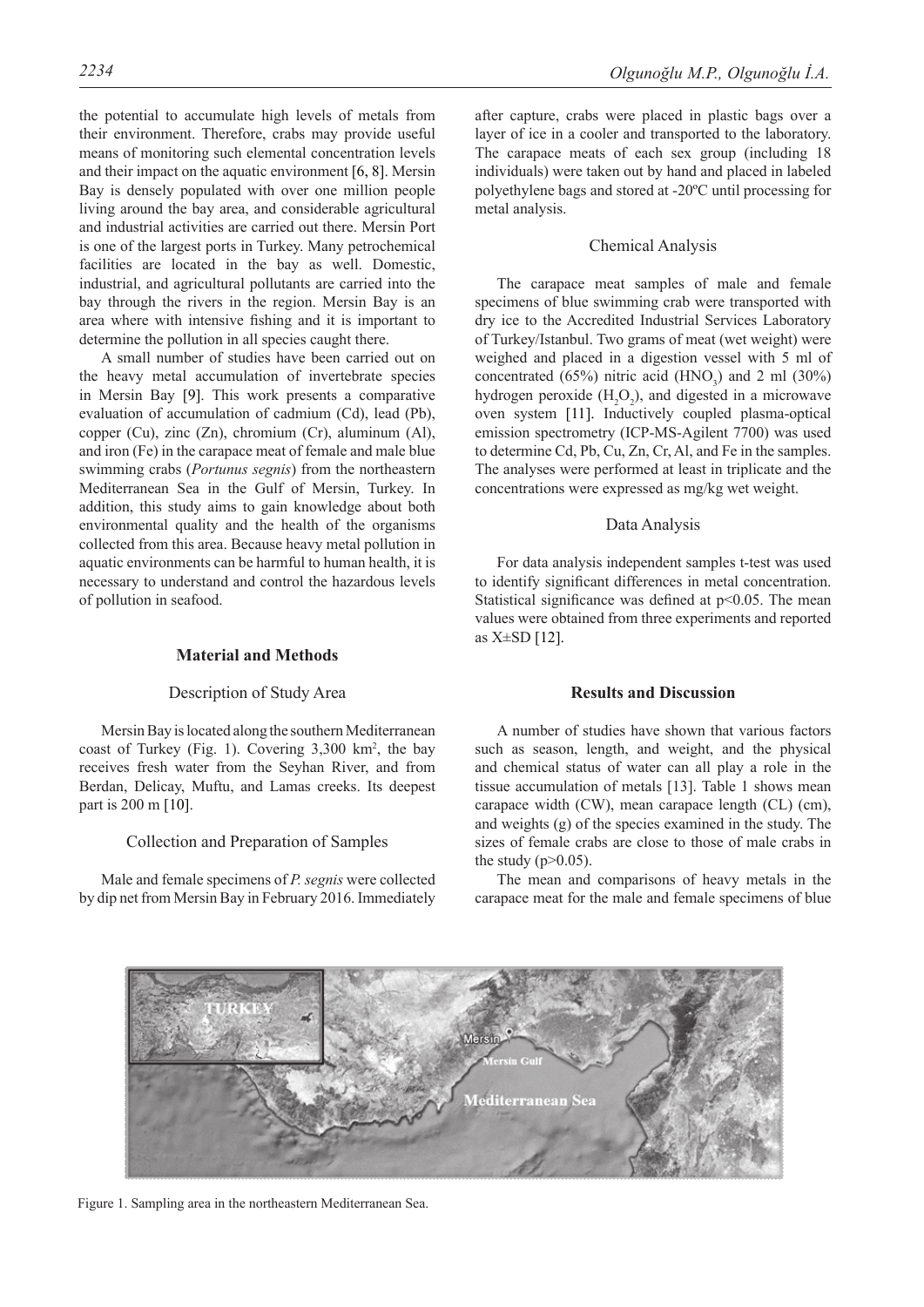Table 1. Carapace width (CW), carapace length (CL), and weights (W) of male and famale crabs (Portunus segnis).

| <b>Sexes</b> | $CW$ (cm)                     | CL (cm)                     | W(g)                            |
|--------------|-------------------------------|-----------------------------|---------------------------------|
| Female Crab  | $13.44 \pm 1.08$ <sup>a</sup> | $7.5 \pm 0.70$ <sup>a</sup> | $151.84 \pm 30.75$ <sup>a</sup> |
| Male Crab    | $12.90 \pm 0.90^{\mathrm{a}}$ | $6.6 \pm 0.96^{\text{a}}$   | $150.60\pm 60.70$ <sup>a</sup>  |

Values are shown as means  $\pm$  SD. Mean values in the same column having the same superscript are not significantly different  $(p>0.05)$ 

swimming crab (*Portunus segnis*) are presented in Table 2. As seen in Table 2, in the present study significant differences were not observed in all determined heavy metal concentrations between sexes of blue swimming crabs  $(p>0.05)$ . This similarity may be related to the similar feeding habits of the crabs, the similarities in the aquatic environments concerning the type and the level of water pollution, the growing rates of the species, the sizes of crabs, and the types of tissues analyzed.

In the study, the Zn, Fe, and Cu contents in the carapace meat for the male (345.94 mg/kg, 149.70 mg/kg, 143.02 mg/kg) and female (334.50 mg/kg146.28 mg/kg, 145.00 mg/kg) crab specimens were relatively higher compared to the concentrations of other elements, and the lowest concentration was Pb (0.02 mg/kg for both sexes). The order of average heavy metal concentrations found in carapace meat samples in both male and female species was: Zn >Fe >Cu>Al>Mn>Cr>Pb.

Zn, being an essential element for normal growth and metabolism of organisms [13-14], exhibited its highest accumulation in the crab samples when compared with the other metals. Fe and Cu is also an essential trace element for animal metabolism. It was reported that Zn, Fe, and Cu are the most abundant elements in the muscle followed by other metals [15-16]. Therefore, it could be explained that the slightly high levels of these metals are necessary for biological functions of organisms.

Table 2. Heavy metal contents in the meat of male and female crabs (Portunus segnis) (mg/kg).

| <b>Parameters</b> | <b>Female Crab</b>           | <b>Male Crab</b>          |
|-------------------|------------------------------|---------------------------|
| A <sup>1</sup>    | $83.30\pm0.30^{\circ}$       | $88.48\pm0.28^{\circ}$    |
| Cr                | $0.50 \pm 0.02$ <sup>a</sup> | $0.39 \pm 0.03^a$         |
| Mn                | $6.48 \pm 0.04$ <sup>a</sup> | $4.66 \pm 0.06^a$         |
| Fe                | $146.28 \pm 0.60^a$          | $149.70 \pm 0.90^{\circ}$ |
| Cu                | $145.00 \pm 0.30^{\circ}$    | $143.02 \pm 0.50^{\circ}$ |
| Zn                | $334.50\pm0.40^a$            | $345.94 \pm 0.60^{\circ}$ |
| Ph                | $0.02 \pm 0.01$ <sup>a</sup> | $0.02 \pm 0.00a$          |

Mean values in the same row having the same superscript are not significantly different (p>0.05). Values are shown as means  $\pm$  SD

Ayas and Ozogul [17] reported that crab meat (*Calinectes sapidus*) from Mersin Bay was rich in terms of metal content, especially Zn, Fe, and Cu. The results of this study are similar to the results found by Ayas and Ozogul [17] in terms of ranking for Zn, Fe, and Cu contents of *C. sapidus* in the Gulf of Mersin. On the other hand, anthropogenic inputs of Zn and Fe in the environment result from industrial sources, agricultural spread, and urban activities [18]. The anthropogenic sources of Cu in the coastal waters are antifouling paints and this metal enters into the water body through industrial effluents containing  $CuSO<sub>4</sub>$  used in metal plating and fishing operations [13].

In a study that Ayas and Ozogul [19] carried out in order to determine the effects of sex and seasonality on the metal levels of different muscle tissues of mature Atlantic blue crabs (*C. sapidus*) in the bay, the levels of Cr, Pb, Cu, Zn, and Fe were reported as  $0.2$ -0.6 mg Cr kg<sup>-1</sup>, 0.2-0.6 mg Pb kg<sup>-1</sup>, 9.7-68.1 mg Cu kg<sup>-1</sup>, 39.5-175.2 mg Zn  $kg<sup>-1</sup>$ , and 8.8-32.5 mg Fe  $kg<sup>-1</sup>$ . In a similar study, annual differences in the Cr, Pb, Cu, Zn, and Fe levels of muscle tissue in blue swimmer crabs (*Portunus pelagicus*) were determined as  $0.31 - 0.53$  mg Cr kg<sup>-1</sup>,  $0.10 - 0.52$  mg Pb kg<sup>-1</sup>, 9.64-72.50 mg Cu kg<sup>-1</sup>, 37.80-178.61 mg Zn  $kg<sup>-1</sup>$ , and 7.31-25.51 mg Fe  $kg<sup>-1</sup>$  in the bay [9]. In the present study, Zn, Fe, and Cu levels of blue swimming crab species were found to be higher than those found by other studies. The Cr and Pb contents were found similarly. Altough we collected our crabs from the same area of Mersin Bay, these differences may be caused by different species used in these studies. Besides the significant increase in Zn, Fe, and Cu levels observed in edible meat of crab, this study reflects increased pollutant input into the bay.

Kalay et al. [20] reported that the artificial fertilizers and pesticides that are used extensively in agricultural activities, domestic waste, waste of chrome, plastics, fertilizers, glass, and industrial facilities in the region alongside intense maritime traffic of Mersin Port are the main sources of pollution in the bay. Much of the Mn in natural waters is present in suspended forms, thus resulting in the removal of this metal from the water column by sedimentation before toxic levels can be attained. Mn is therefore less toxic than most other metals [21].

# Health-Risk Assessment for Crab Consumption

Unfortunately, there is no uniform source of guidance or standards for most metal residues in aquatic ecosystems [22]. Several countries have developed maximum acceptable concentrations for commercialization and consumption of seafood, including the United States, Canada, European countries, and Turkey [23]. But there is no data in the seafood standards for crustaceans about acceptable levels of Al, Mn, and Cr in Turkey. The permissible limits proposed by the FAO, US FDA, WHO, and Turkish legislation established the following maximum levels for the metals studied, above which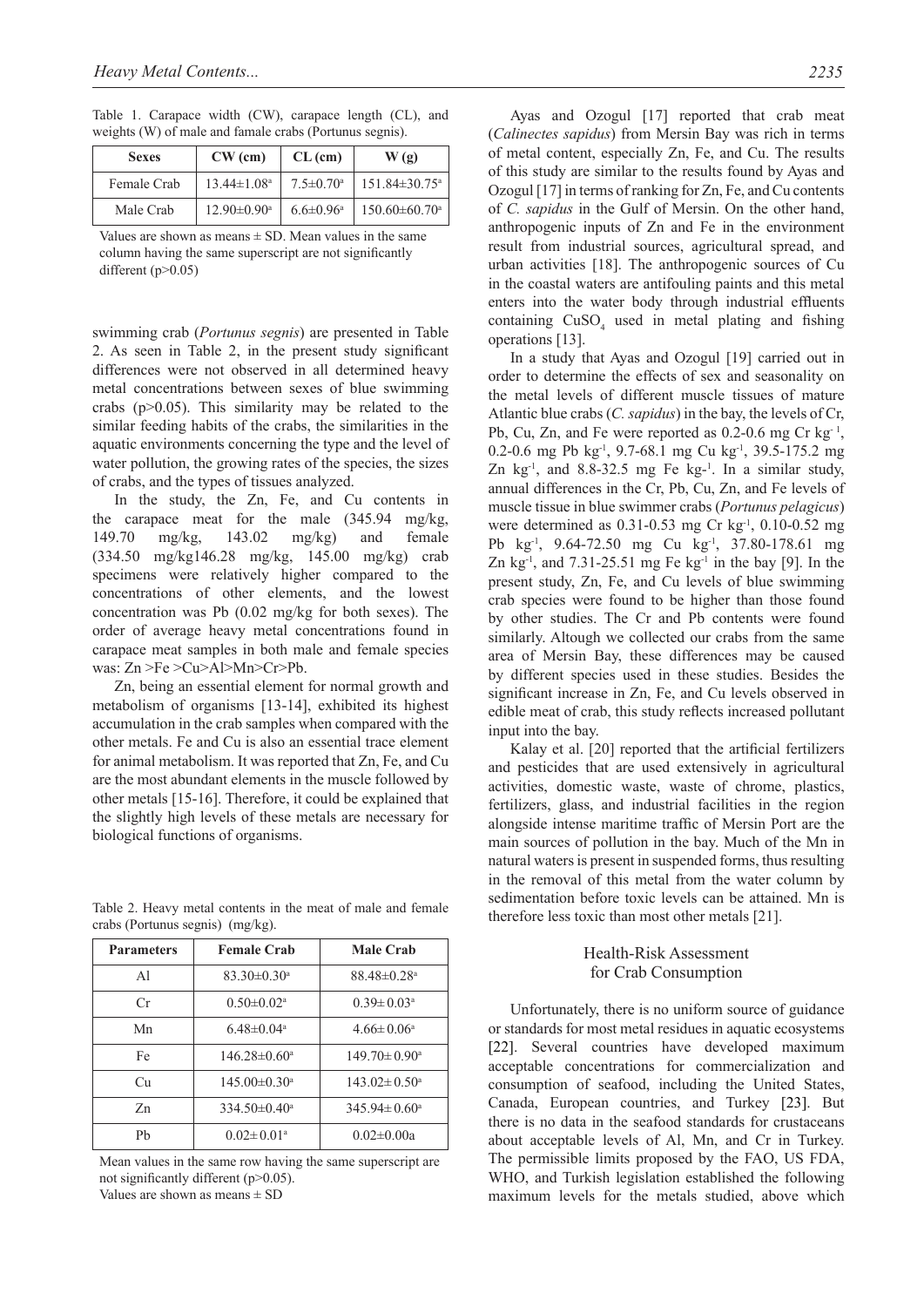consumption is not permitted: 20 μg/g for Cu, 50 μg/g for Zn, 30 μg/g for Fe, 12 μg/g for Cr, and 0.5 μg/g for Pb [24-25]. The concentrations of these metals in the edible meat of *P. segnis* were higher than the acceptable values for human consumption, except from the Pb and Cr for both sexes. The reason for this extremity in Zn, Fe, and Cu values might be due to intensive industrial effluents and maritime traffic of Mersin Port in that region.

# **Conclusions**

In the present study, the order of average heavy metal concentrations in carapace meat samples in both male and female species of blue swimming crab was Zn>Fe >Cu>Al>Mn>Cr>Pb. From the obtained results, the levels of some metals such as Cu, Zn, and Fe were higher than the acceptable values for human consumption designated by various health organizations. The occurrence of high levels of Cu, Zn, and Fe in the aquatic environment is thought to be a result of industrial and maritime traffic activities in Mersin Bay. It may be suggested that continuous care must be taken – especially according to the season – to biomonitor the heavy metal levels if they always exceed the maximum permitted concentrations for human consumption.

# **Acknowledgements**

The authors are grateful to Associate Professor Alper Dogan, who identified the specimens.

#### **References**

- 1. SAFAIE M., PAZOOKI J., KIABI B., SHOKRI M.R. Reproductive biology of blue swimming crab, *Portunus segnis* (Forskal, 1775) in coastal waters of Persian Gulf and Oman Sea, Iran. Iran J. Fsh. Sci. **12** (2), 430, **2013**.
- 2. NOORI A., MOGHADDAM P., KAMRANI E., AKBARZADEH A., NEITALI B.K., PINHEIRO M.A.A. Condition factor and carapace width versus wet weight relationship in the blue swimming crab *Portunus segnis*. Anim. Biology **65**, 87, **2015**.
- 3. PAZOOKI J., HOSSEINI M., ZADEH A.V. The Dietary compositions of the blue swimming crab, *Portunus segnis* (Forskal, 1775) from Persian Gulf, South Iran. World Appl. Sci. J. **20** (3), 416, **2012**.
- 4. LAI J.C.Y., NG P.K.L., DAVIE P.J.F. A revision of the Portunus pelagıcus (Linnaeus, 1758) Species complex (crustacea: brachyura: portunidae), With the recognition of four species. Raffles B. Z. **58** (2), 199, **2010**.
- 5. ÖZCAN T. The swimming crab *Portunus segnis* (Forskål, 1775): host for the barnacle Chelonibia platula (Ranzani, 1818) from the Turkish coast. J. Black Sea/Mediterranean Environ. **18**, 3, **2012**.
- 6. HEIDARIEH M., MARAGHEH M.G., SHAMAMI M.A., BEHGAR M., ZIAEI F., AKBARI Z. Evaluate of heavy metal concentration in shrimp (Penaeus semisulcatus) and crab (Portunus pelagicus) with INAA method. SpringerPlus **2**, 72, **2013**.
- 8. SALAM A.H.A., HAMDI S.A.H. Heavy metals monitoring using commercially important crustaceans and mollusks collected from Egyptian and Saudi Arabia coasts Anim.Vet. Sci. **2** (3), 49, **2014**.
- 9. AYAS D. Effects of gender and season on potentially toxic metal levels in muscles of adult blue swimmer crabs (Portunus pelagicus) from the Northeastern Mediterranean Sea. J. Mar. Biol. Oceanogr. **2** (2) 1, **2013**.
- 10. KARAKAYA N., EVRENDILEK F. Monitoring and validating spatio-temporal dynamicsof biogeochemical properties in Mersin Bay (Turkey) using Landsat ETM. Environ. Monit. Assess. **181**, 457, **2011**.
- 11. Nordic Committee on Food Analysis (NMKL) method No.186. Trace elements - As, Cd, Hg, Pb and other elements. Determination by ICP-MS after pressure digestion. (NMKL 186, **2007**)
- 12. DİNÇER M.T., AYDIN I. Proximate composition and mineral and fatty acid profiles of male and female jinga shrimps (Metapenaeus affinis, H. Milne Edwards, 1837) Turk J. Vet. Anim. Sci. **38**, 445, **2014**.
- 13. MITRA A., BARUA P., ZAMAN S., BANERJEE K. Analysis of trace metals in commercially important crustaceans collected from UNESCO protected world heritage site of Indian Sundarbans. Turk. J. Fish. Aquat. Sci. **12**, 53, **2012**.
- 14. MESHRAM L.N, UDAWANT S.M, PAWAR S., MISHRA P.S. Bioaccumulation of heavy metals (Zn, Pb, Cd, and Ni) in tissues of Penaeus monodon (Fabricius, 1798) from India. Int. J. Adv. Res. **2** (3), 548, **2014**.
- 15. KRISHNA P.V., JYOTHIRMAYI V., RAO K.M. Human health risk assessment of heavy metal accumulation through fish consumption, from Machilipatnam Coast, Andhra Pradesh, India. Int. Res. J. Public Environ. Health. **1** (5), 121, **2014**.
- 16. POURANG N., DENNIS J.H., GHOURCHIAN H. Distribution of heavy metals in Penaeus semisulcatus from Persian Gulf and possible role of metallothioneın in their redistribution during storage. Environ. Monit. Assess. **100**, 71, **2005**.
- 17. AYAS D., OZOGUL Y. The effects of sex and seasonality on the metal levels of different muscle tissues of mature Atlantic blue crabs (Callinectes sapidus) in Mersin Bay, north-eastern mediterranean. Int. J. Food. Sci. Tech. **46**, 2030, **2011**.
- 18. ISMAHENE G., EL HADI K.M. Assessment of heavy metal concentrations (Lead, Cadmium and Zinc) in three Crustacean species fished for in two regions of eastern Algeria. Ann. Biol. Res. **3** (6), 2838, **2012**.
- 19. AYAS D., OZOGUL Y. The Chemical composition of carapace meat of sexually mature blue crab (Callinectes sapidus, RATHBUN 1896) in the Mersin Bay. Int. J. Food Sci. Tech. **5** (3), 262, **2011**.
- 20. KALAY M., KOYUNCU C.E., DONMEZ A.E. Comparison of cadmium levels in the muscle and liver tissues of Mullus barbatus (L. 1758) and Sparus aurata (L. 1758) caught from the Mersin Gulf. Ekoloji **13**, 23, **2004**.
- 21. GOKOGLU N., YERLIKAYA P., GOKOGLU M. Trace elements in edible tissues of three shrimp species (Penaeus semisulcatus, Parapenaeus longirostris and Paleomon serratus). J. Sci. Food. Agric. **88**, 175, **2008**.
- 22. YILMAZ F. The Comparison of Heavy Metal Concentrations (Cd, Cu, Mn, Pb, and Zn in Tissues of three economically important fish (Anguilla anguilla, Mugil cephalus and Oreochromis niloticus) inhabiting Köycegiz Lake-Mugla